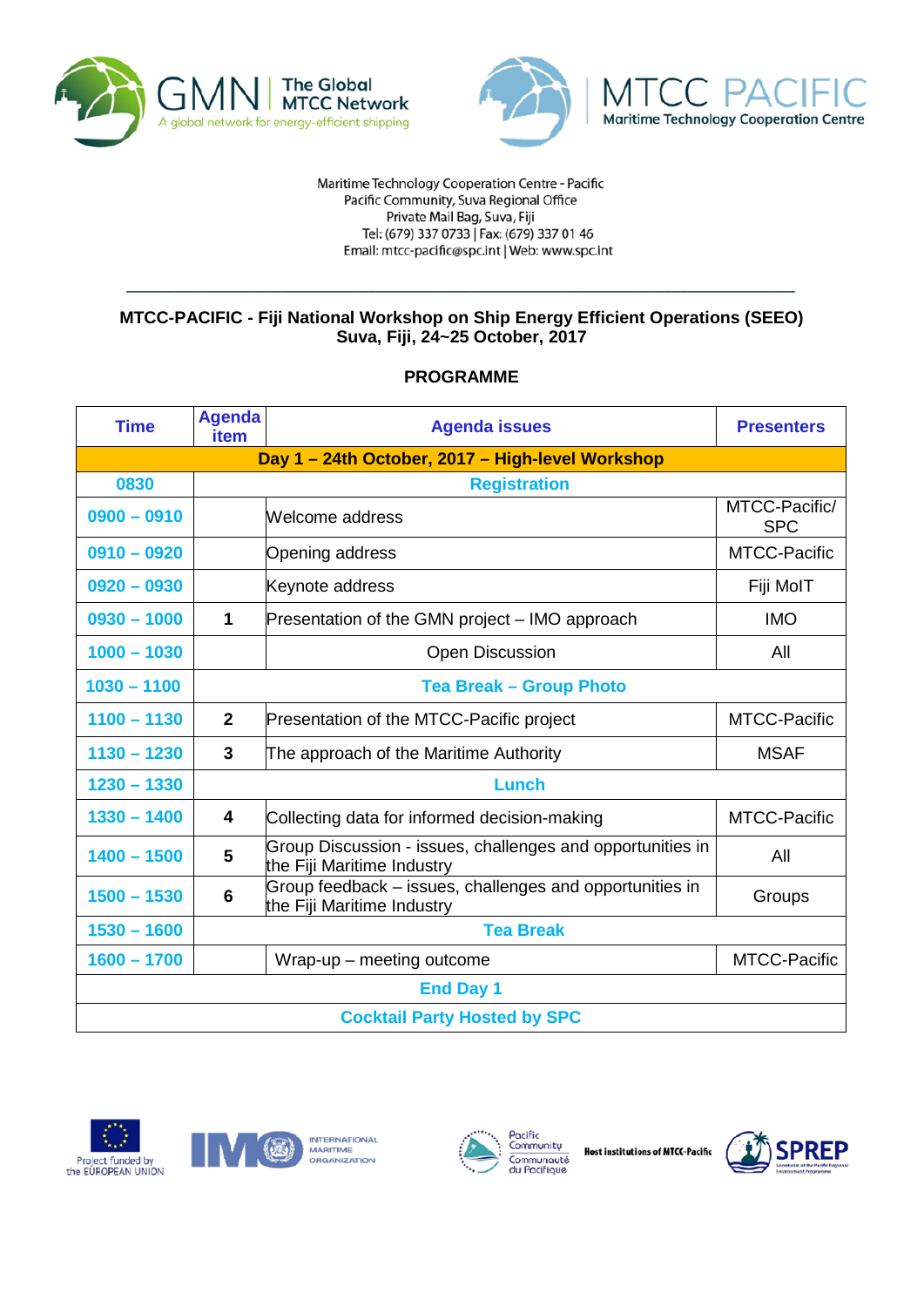



| <b>Time</b>   | <b>Agenda</b><br>item                                                             | <b>Agenda issues</b>                                                                                                                                                                                                                                                  | <b>Presenters</b>   |
|---------------|-----------------------------------------------------------------------------------|-----------------------------------------------------------------------------------------------------------------------------------------------------------------------------------------------------------------------------------------------------------------------|---------------------|
|               | Day 2 - 25th October, 2017 - Technical Workshop (Energy Efficient Ship Operation) |                                                                                                                                                                                                                                                                       |                     |
| 0845          |                                                                                   | <b>Participants arrive</b>                                                                                                                                                                                                                                            |                     |
| $0900 - 1030$ | 1                                                                                 | Climate Change and Shipping Response<br>- Overview of shipping operations, including operation<br>segments, ship and cargo types, and the ports role<br>- Shipping contracts, contract of carriage, bill of lading<br>- Ship loading, cargo management and load lines | <b>MTCC-Pacific</b> |
|               | $\overline{2}$                                                                    | Ship Energy Efficiency Regulations and Related Guidelines<br>- Introduction to ship roles and responsibilities<br>- Importance of good communication between engine and<br>deck department<br>- SEE measures<br>- Ship maintenance                                    | <b>MTCC-Pacific</b> |
| 1030-1100     |                                                                                   | <b>Tea Break</b>                                                                                                                                                                                                                                                      |                     |
| $1100 - 1230$ | 3                                                                                 | Ship Management to Operation<br>- Origins of air pollution (airpol) and climate change (CC)<br>- CC and GHG emissions (GHGE)<br>- International global response<br>- International shipping response<br>- Main IMO instruments and historical developments            | <b>MTCC-Pacific</b> |
|               | 4                                                                                 | Ship-Board Energy Management<br>- IMO regulatory framework (FW)- ship energy efficiency<br>(SEE)<br>- MARPOL Annex VI Chapter 4<br>- Brief introduction to SEEMP GL<br>- Brief introduction to SEE Operations Index (EEOI) GL                                         | <b>MTCC-Pacific</b> |
| $1230 - 1330$ |                                                                                   | <b>Lunch</b>                                                                                                                                                                                                                                                          |                     |







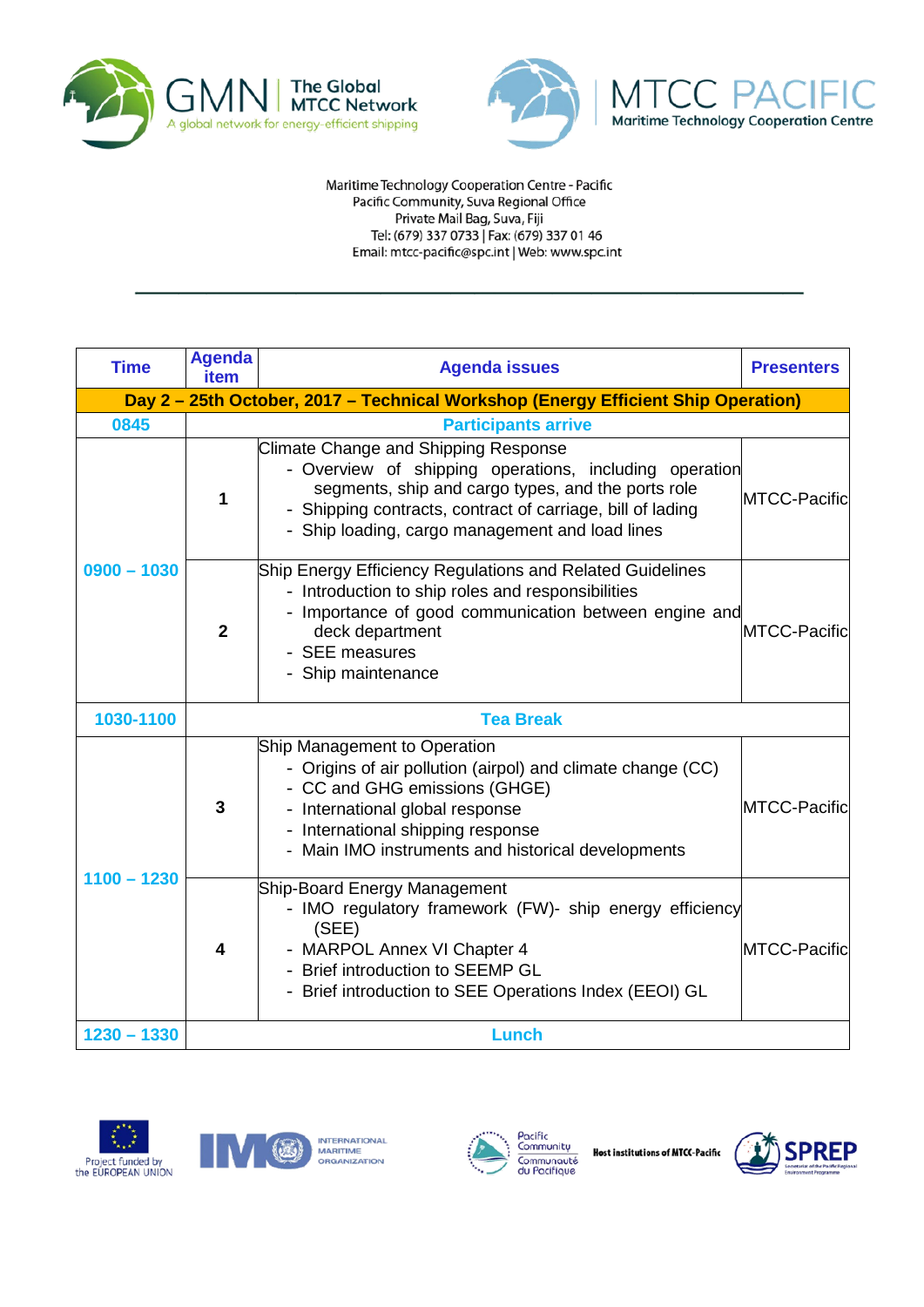





| 1330-1500 | 5 | Ship-Port Interface and Energy Efficiency<br>- Introduction to ports and port-area emissions<br>- Ship time in port and just-in-time (JIT) operations<br>- Technologies for port air quality (AQ)/GHGE reductions<br>- Ship in-port operational energy efficiency measures<br>(OEEM)<br>- Onshore power supply (OPS) | <b>MTCC-Pacific</b>                  |
|-----------|---|----------------------------------------------------------------------------------------------------------------------------------------------------------------------------------------------------------------------------------------------------------------------------------------------------------------------|--------------------------------------|
|           | 6 | Fiji Port approach on Energy Efficiency<br>- Energy Savings since 2016 Audit<br>- Energy Policy<br>- Energy Management action Plan<br>- Energy Data/ Energy Documentation<br>- Fuel meter trial                                                                                                                      | Fiji Ports<br>Cooperation<br>Limited |
|           | 7 | Energy Management Plan (EnMP) and System (EnMS)<br>- Brief overview of various ship-board management systems<br>- Company level energy management<br>- Energy audits and reviews, types and processes<br>- Ship performance, monitoring and voyage performance<br>analysis                                           | <b>MTCC-Pacific</b>                  |
|           | 8 | Pacific Island Domestic Ship Safety (PIDSS)<br>- Goals, Objectives & Outcomes<br>- PIDSS SMS<br>Components<br><b>Status</b><br><b>Issues and Lessons Learnt</b>                                                                                                                                                      | <b>MTCC-Pacific</b>                  |
| 1500-1530 | 9 | <b>Open Discussions</b>                                                                                                                                                                                                                                                                                              |                                      |
| 1530-1600 |   | <b>Tea Break</b>                                                                                                                                                                                                                                                                                                     |                                      |
|           |   | <b>End Day 2</b>                                                                                                                                                                                                                                                                                                     |                                      |
|           |   |                                                                                                                                                                                                                                                                                                                      |                                      |





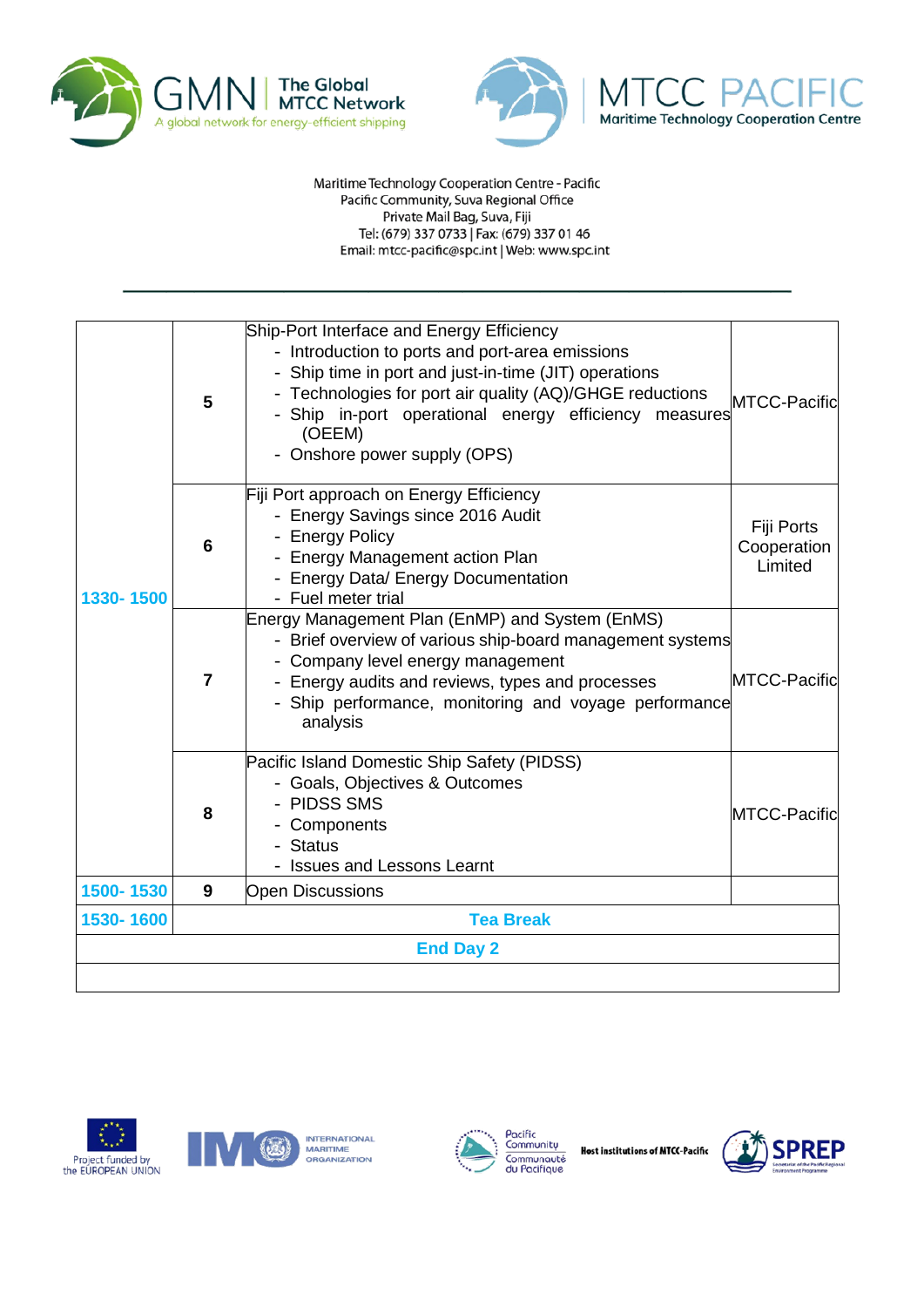



| <b>Time</b>   | <b>Agenda</b><br>item                                                             | <b>Agenda issues</b>                                                                                                                                                                                                                             | <b>Presenters</b>   |  |
|---------------|-----------------------------------------------------------------------------------|--------------------------------------------------------------------------------------------------------------------------------------------------------------------------------------------------------------------------------------------------|---------------------|--|
|               | Day 3 - 26th October, 2017 - Technical Workshop (Energy Efficient Ship Operation) |                                                                                                                                                                                                                                                  |                     |  |
| 0845          |                                                                                   | <b>Participants arrive</b>                                                                                                                                                                                                                       |                     |  |
| $0900 - 1030$ | 1                                                                                 | Guidelines for EEDI<br>- Overview of EEDI formula<br>- EEDI calculation parameters<br>- EEDI factors and correction factors<br>- Example of a sample EEDI calculation                                                                            | <b>MTCC-Pacific</b> |  |
|               | $\overline{2}$                                                                    | <b>Guidelines for SEEMP</b><br>- Main elements of SEEMP<br>- Implementation aspects<br>- EEOI calculation process<br>- Video - Best Practice For Fuel-Efficient Operation                                                                        | <b>MTCC-Pacific</b> |  |
| 1030-1100     |                                                                                   | <b>Tea Break</b>                                                                                                                                                                                                                                 |                     |  |
| $1100 - 1230$ | 3                                                                                 | Operational energy efficiency measures<br>- Operation management<br>- Maintenance and condition monitoring<br>- Auxiliary load management<br>- Trim/ballast optimization<br>- Hull and engine conditions<br>- System planning and reduced demand | <b>MTCC-Pacific</b> |  |
|               | 4                                                                                 | Technical energy efficiency measures<br>- EEDI reduction method<br>- Ship hydrodynamics<br>- Propeller and propulsion system<br>- Engines and power systems<br>- Auxiliary machinery                                                             | <b>MTCC-Pacific</b> |  |
| $1230 - 1330$ |                                                                                   | <b>Lunch</b>                                                                                                                                                                                                                                     |                     |  |





INTERNATIONAL<br>MARITIME<br>ORGANIZATION



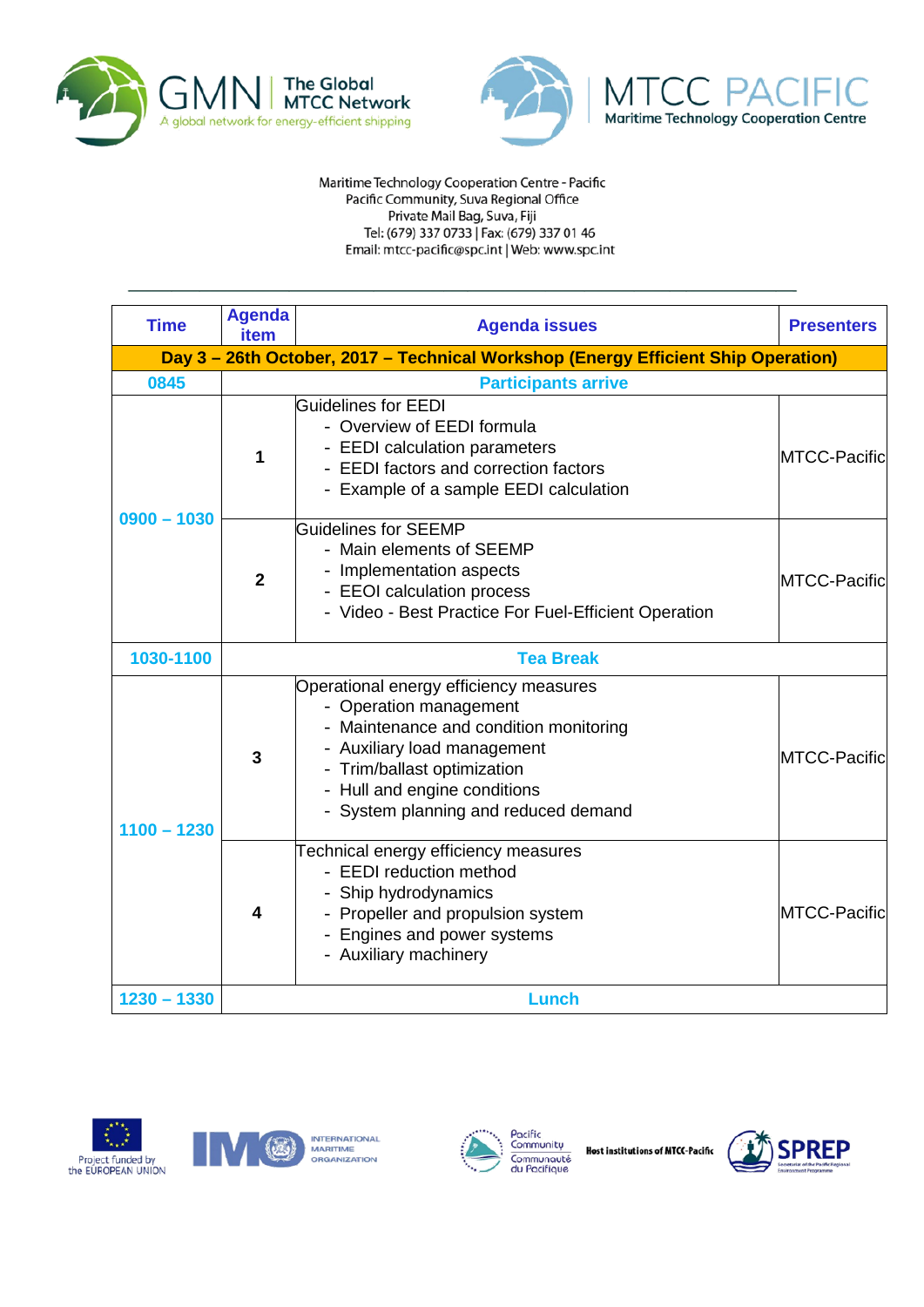



|                  |                | Further measures to enhance the energy efficiency of<br>ships                                                                                                                                                                       |              |  |
|------------------|----------------|-------------------------------------------------------------------------------------------------------------------------------------------------------------------------------------------------------------------------------------|--------------|--|
| $1330 - 1545$    | 5              | - Development of a data collection system (DCS) for<br>fuel consumption<br>data collection;<br>$\circ$<br>data analysis; and<br>$\circ$<br>followed by decision-making on what<br>$\circ$<br>further measures, if any, are required | MTCC-Pacific |  |
|                  | 6              | Potential to reduce emissions and fuel consumption<br>- Introduction and forecasting scenarios<br>- Simulation model<br>- Fuel consumption and fuel cost forecast                                                                   | MTCC-Pacific |  |
|                  | $\overline{7}$ | LED<br>- What is LED?<br>- Efficacy of led<br>- Cost evaluation for LED application                                                                                                                                                 | MTCC-Pacific |  |
|                  | 8              | <b>Shaft Generators</b><br>- What is shaft generator system?<br>- Vessels using shaft generator<br>- Energy saving<br>- Cost effect<br>- Risk                                                                                       | MTCC-Pacific |  |
|                  | 9              | Waste Heat Recovery System (WHRS)<br>- Heat Balance for Engine without & with WHRS<br>- PTG(Power Turbine & Generator) WHRS<br>- STG(Steam Turbine & Generator) WHRS<br>- PT-ST Combined Waste Heat Recovery System                 | MTCC-Pacific |  |
| 1545-1600        | 10             | <b>Open Discussions</b>                                                                                                                                                                                                             |              |  |
| 1600-1630        |                | <b>Tea Break</b>                                                                                                                                                                                                                    |              |  |
| <b>End Day 3</b> |                |                                                                                                                                                                                                                                     |              |  |